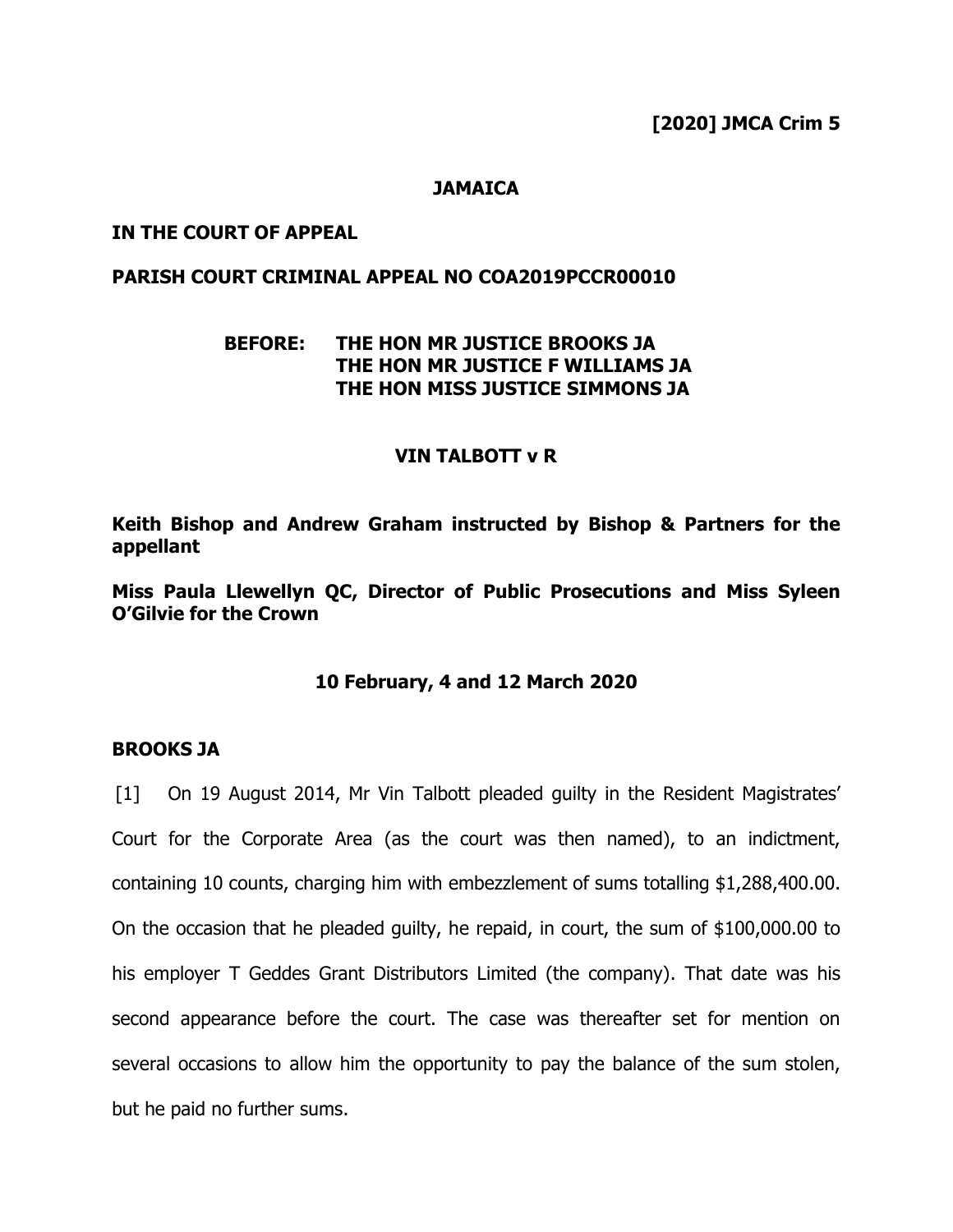[2] On 17 December 2014, the learned Resident Magistrate sentenced Mr Talbott to 18 months' imprisonment in respect of each count. She ordered that the sentences run concurrently.

[3] Mr Talbott promptly filed a notice of appeal. Curiously, he has not only contended that the sentences imposed by the learned Resident Magistrate were manifestly excessive, but has also appealed against his conviction. The thrust of his appeal against the conviction is that he was not provided with the statements and other disclosure, which the prosecution is usually required to provide, and he was not afforded the benefit of counsel to represent him. He was granted bail pending the hearing of this appeal.

[4] The facts that were outlined to the court below, in support of the convictions, as gleaned from the learned Resident Magistrate's reasons for judgment, were that:

- a. Mr Talbott was employed to the company as a sales contractor;
- b. he collected payments amounting to \$1,288,400.00 from various customers of the company, but failed to pay over the sums to the company;
- c. he was confronted with the misappropriation and he:
	- i. confessed that he had used the company's money for his own purposes; and
	- ii. asked for time to repay;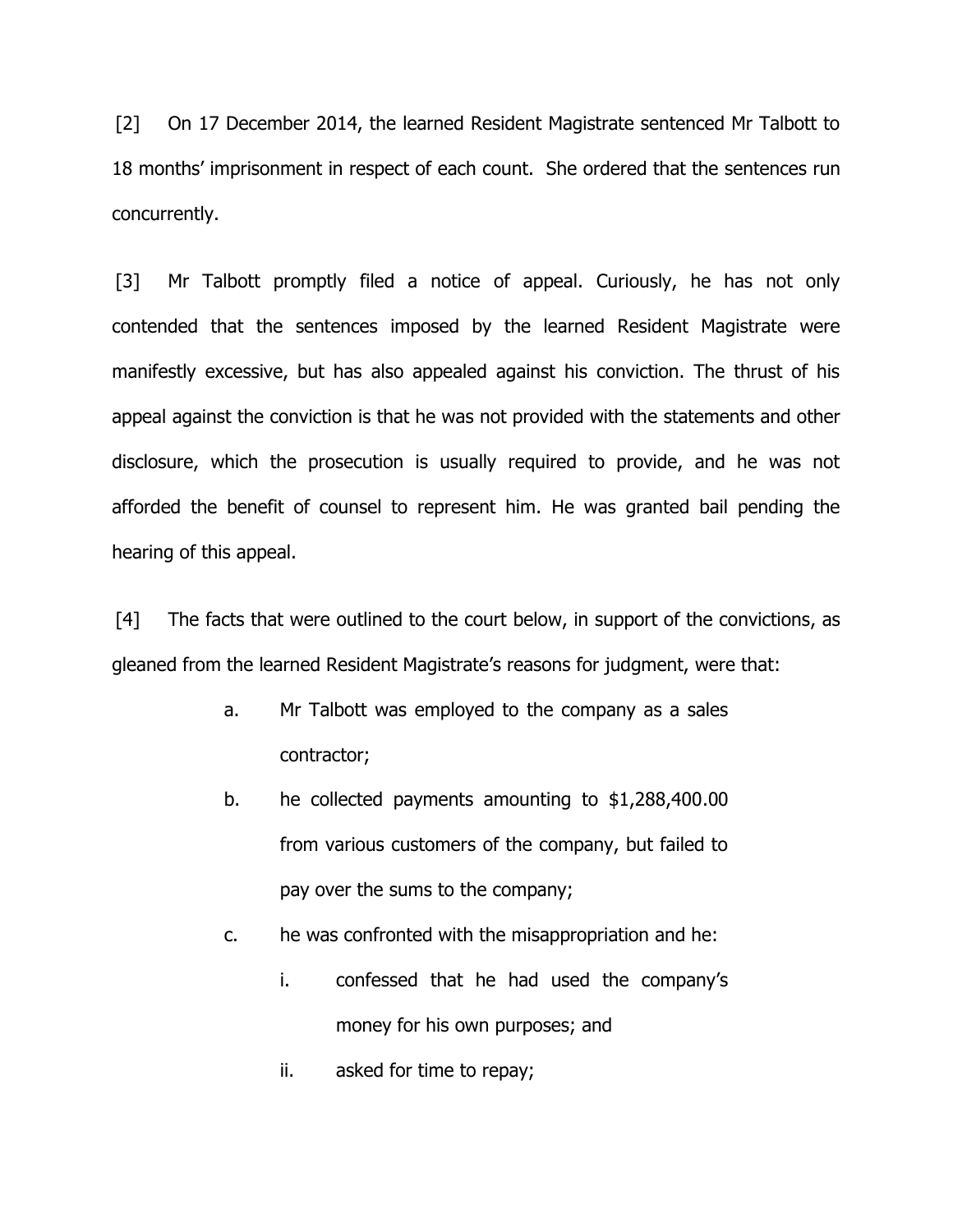d. he did not make good on his promises to repay.

#### **The appeal against conviction**

[5] Mr Talbott's complaint about the conviction is that the procedure leading to his conviction and sentence was unfair. Mr Graham, on his behalf, submitted that the learned Resident Magistrate erred in accepting a guilty plea from Mr Talbott, when she did. Learned counsel argued that the learned Resident Magistrate first ought to have ensured that Mr Talbott had been provided with all the relevant documents and statements before she accepted his plea of guilt. Learned counsel argued that the learned Resident Magistrate also erred in failing to inform Mr Talbott of his right to obtain legal advice, by counsel of his choice, or by legal aid, if he was unable to afford privately retained counsel.

[6] Learned counsel argued that the correct and fair procedure would have been for the learned Resident Magistrate to ensure that Mr Talbott was so equipped and informed before accepting his plea. Mr Graham contended that, although it was not the law at the time, the procedure set out in section 2 of the Criminal Justice (Administration) (Amendment) Act, is the appropriate standard for all courts to apply in relation to the issue of disclosure.

[7] We are not in agreement with Mr Graham on this submission for three reasons. Firstly, there is no requirement that an accused person be provided with full disclosure before being pleaded. The authorities suggest that when an accused is pleaded he or she is aware of details of the offence and enters a plea voluntarily, indicating his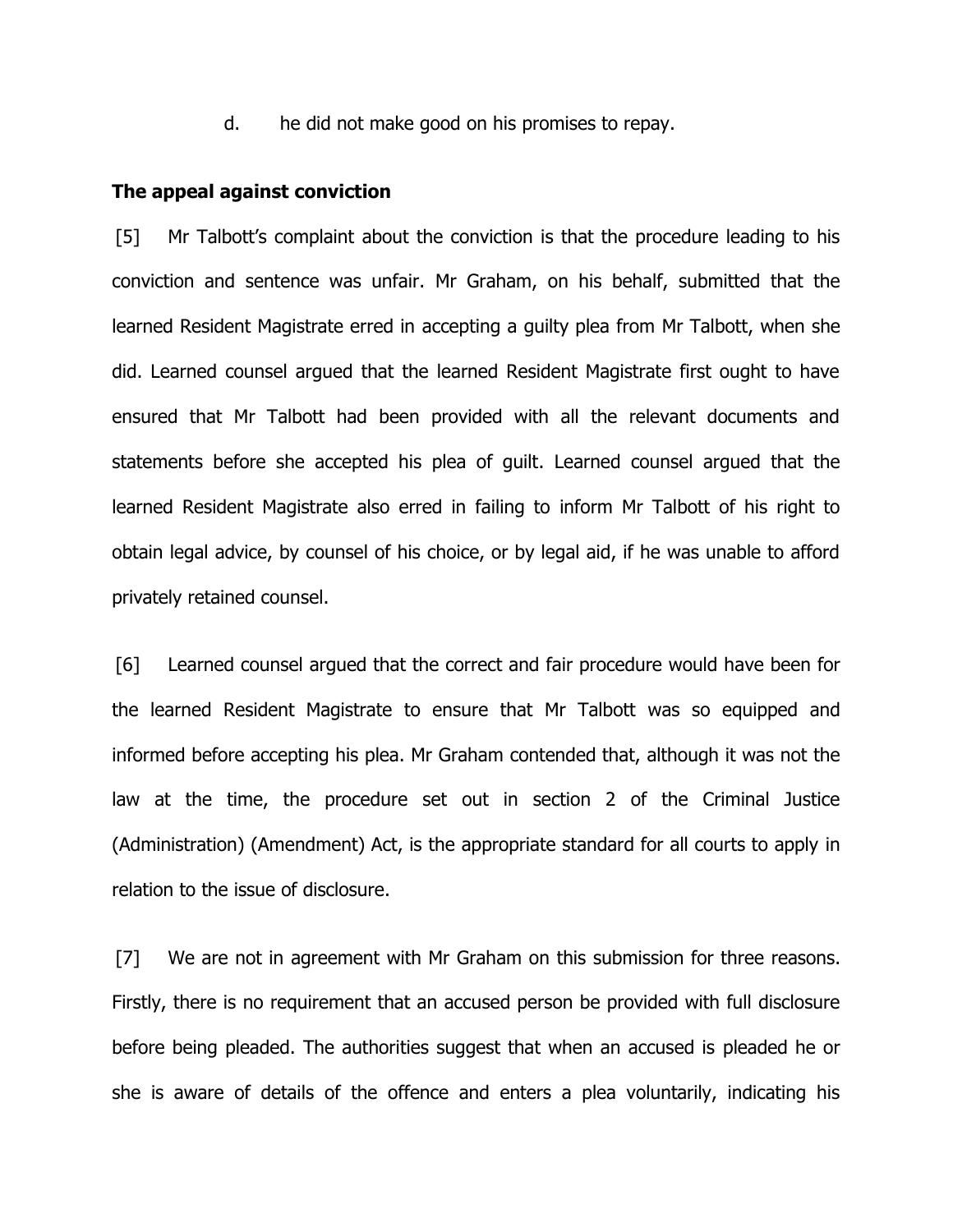culpability or absence thereof. If the accused is unsure of the nature of the charge, it will be explained to him or her. Where the accused indicates any doubt, or suggests an explanation that suggests that the accused does not consider himself or herself guilty of the offence, the Resident Magistrate (now Parish Court Judge) will order that a plea of not guilty be entered against the charge.

[8] In **Peter Coleman v R** (1994) 31 JLR 347, Mr Coleman was charged with possession of ganja. He pleaded guilty before the Resident Magistrate, despite the fact that a forensic report had not yet been produced identifying the vegetable matter. This court held that the plea was validly accepted. The reasoning behind the decision is that Mr Coleman would have known what he had in his possession. Carey JA's lucid judgment is relevant to Mr Talbott's complaints. The learned judge of appeal said, in part, at page 348:

> "[Counsel for Mr Coleman] endeavoured to argue that the learned Resident Magistrate fell into error in accepting the plea of guilty without first obtaining from a chemist certification that the substance for which the appellant was charged was in fact ganja.

We wish to say that there is absolutely no merit in that ground. **The best person to know what he has is the appellant. From the outset he admitted he had ganja. Where a defendant pleads guilty, there is no obligation on the prosecution to prove anything.** There was a prima facie case on the facts recounted by the Clerk of the Courts to the Resident Magistrate.

It was also argued by [counsel] that the appellant 'fell into error' when he pleaded guilty to charges he never understood.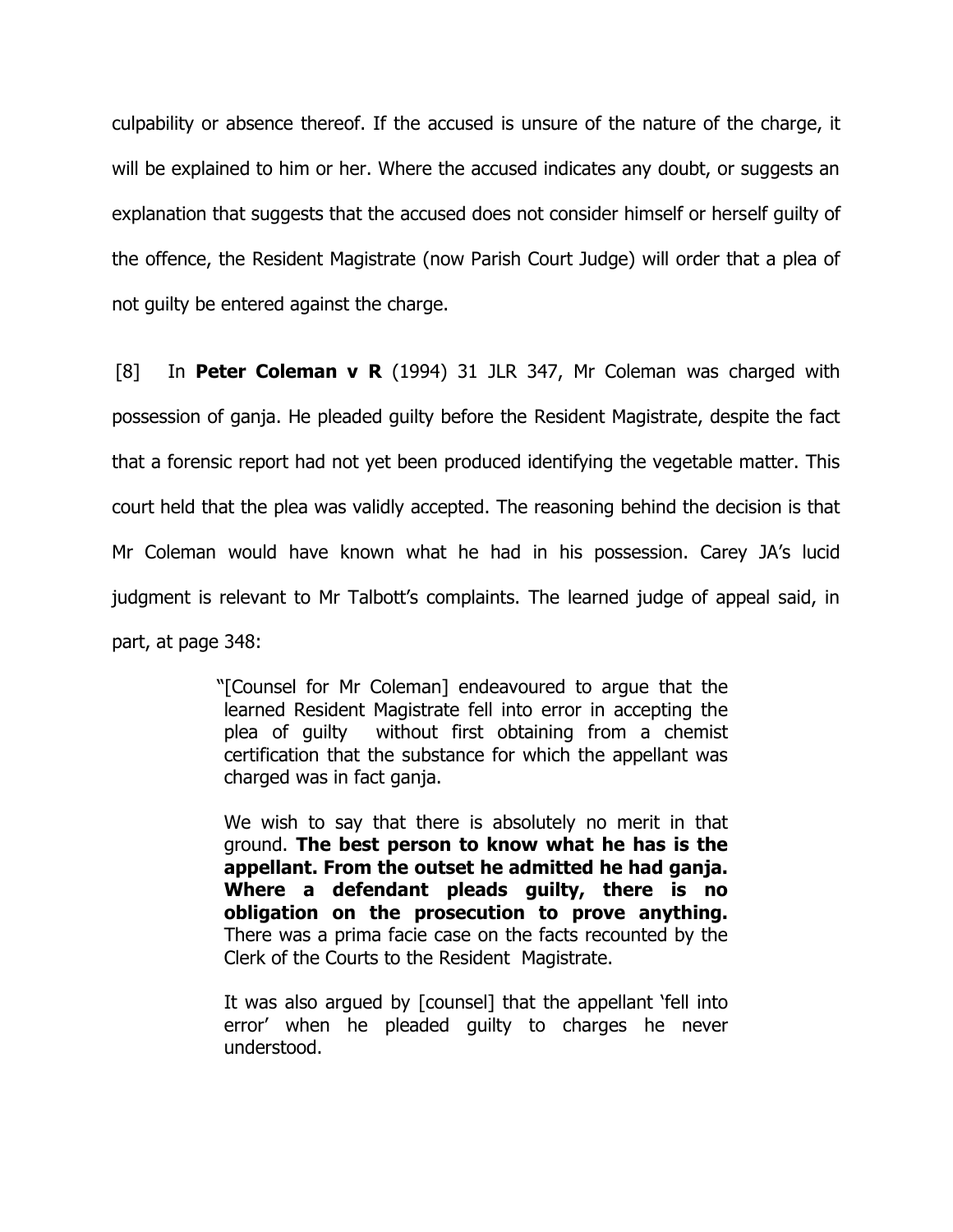This is absolutely without substance. The appellant could not have understood by any of the charges which were read to him as framed that he was being asked to plead that he was in a motor car with ganja." (Emphasis supplied)

Although that case was not triable on indictment, the principles outlined by Carey JA are relevant to the present case. (This position was also affirmed in the more recent decision of **Marc Wilson v R** [2014] JMCA Crim 41 at paragraphs [30] and [31].)

[9] In similar manner, the facts of the case that the prosecution outlined to the learned Resident Magistrate, not only showed a *prima facie* case, but also a consistency between Mr Talbott's confession to his company, that he had stolen its money, and his guilty plea. It showed that he had collected the money on behalf of the company, failed to turn it over, and converted it to his own use. That is the essence of the charge of embezzlement. Mr Talbott confessed to the offences before he was charged. The learned Resident Magistrate, without more, would have had no reason to be hesitant about accepting his guilty plea.

[10] Section 2 of the Criminal Justice (Administration) (Amendment) Act 2015 does not assist Mr Graham's submissions. The section defines the term "first relevant date" for the purpose of the entry of a guilty plea, but does not require disclosure before a plea is entered. A fair reading of the relevant definition of the term suggests that a notguilty plea, on any occasion prior to the provision of adequate disclosure, would not deprive a defendant of the benefit of the level of discount afforded on a guilty plea, on the first occasion after adequate disclosure. The definition is outlined below: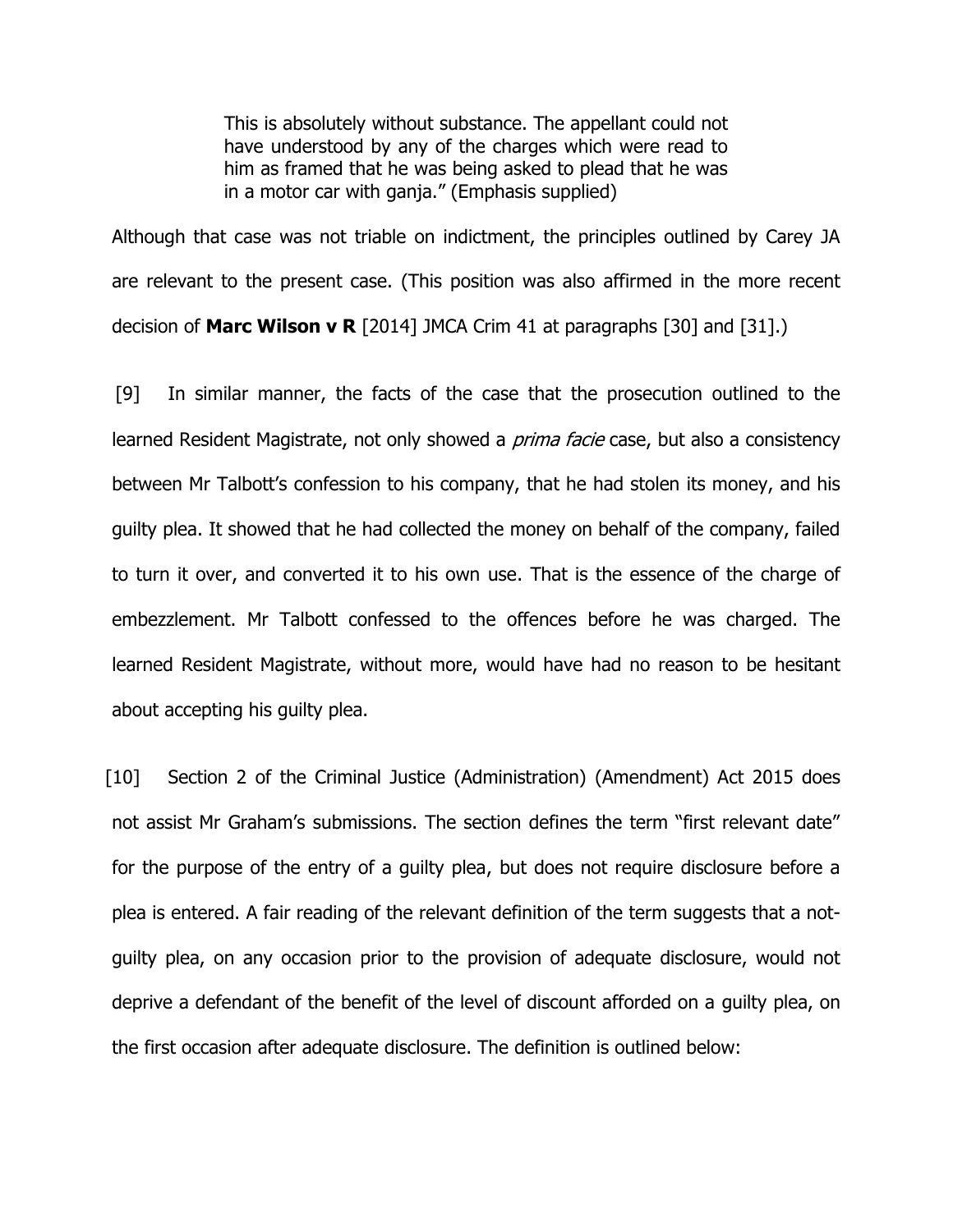"'first relevant date' means the first date on which a defendant–

- (a) who is represented by an attorney-at-law; or
- (b) who elects not to be represented by an attorney-at-law,

is brought before the Court after the Judge or Resident Magistrate is satisfied that the prosecution has made adequate disclosure to the defendant of the case against him in respect of the charge for which the defendant is before the Court."

[11] Section 2 goes on to give effect to the definition cited above. It amends the principal Act by inserting the following, as part of section 42D:

> "(1) Subject to the provisions of this Part, where a defendant pleads guilty to an offence with which he has been charged, the Court may, in accordance with subsection (2), reduce the sentence that it would otherwise have imposed on the defendant, had the defendant been tried and convicted of the offence.

> (2) Pursuant to subsection (1), the Court may reduce the sentence that it would otherwise have imposed on the defendant in the following manner–

- (a) where the defendant indicates to the Court, on the first relevant date, that he wishes to plead guilty to the offence, the sentence may be reduced by up to fifty per cent;
- (b) where the defendant indicates to the Court, after the first relevant date but before the trial commences, that he wishes to plead guilty to the offence, the sentence may be reduced by up to thirty-five per cent..."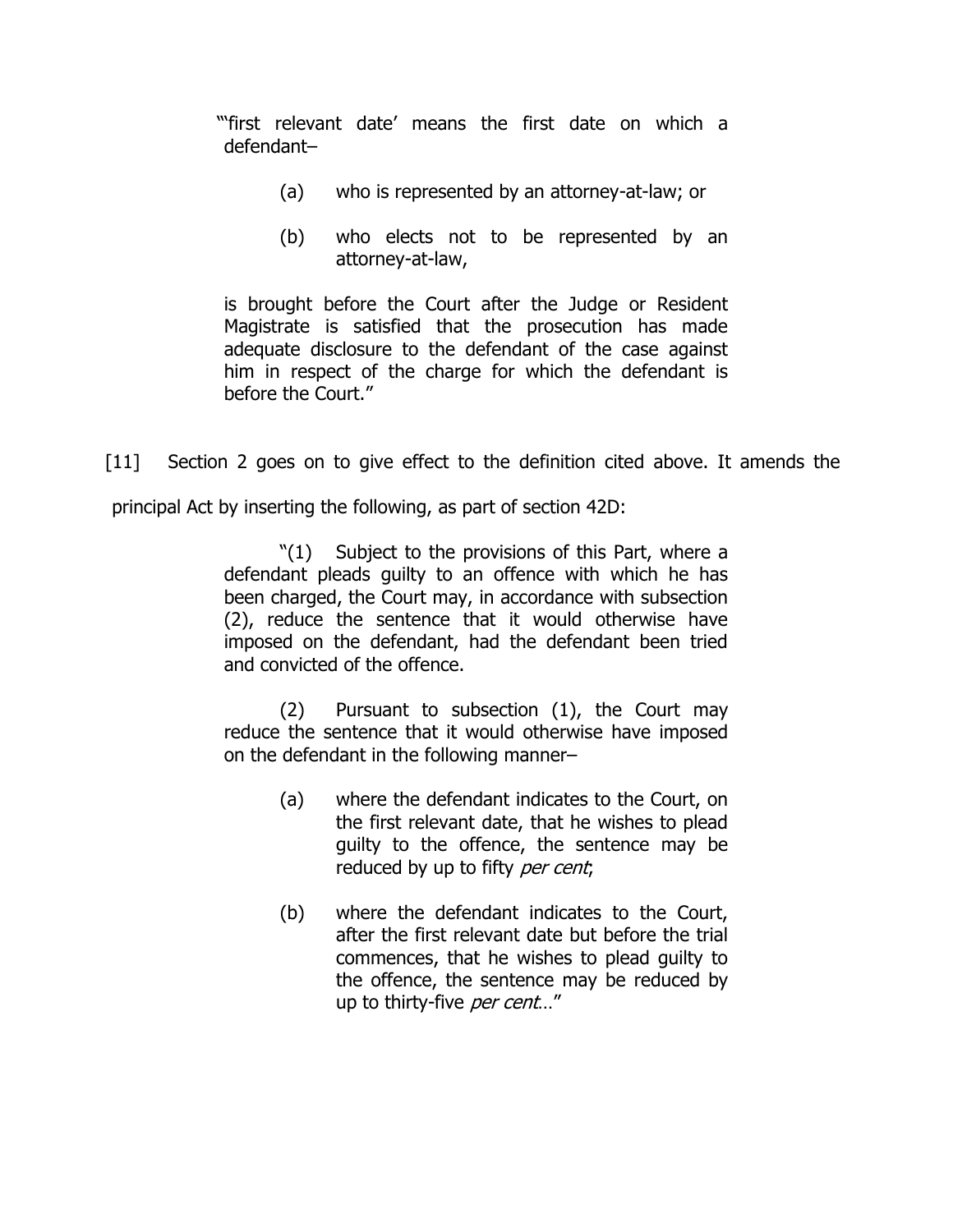[12] The second reason for disagreeing with Mr Graham is that there is no suggestion that Mr Talbott did not understand the nature of the offence for which he was being charged. There is no such indication on the record of proceedings, and there is no suggestion by Mr Talbott to that effect.

[13] Thirdly, and for the same reason just explained, there is no suggestion that Mr Talbott indicated any need for legal counsel in order to enter a plea. Had he pleaded not guilty to the offence, the issue of legal representation would have arisen. It would not have automatically arisen. It is true, that there is a benefit to having legal representation in order to secure the best outcome on sentence. It is also true that not being afforded an opportunity to obtain legal counsel may result in a denial of the right to a fair hearing (see paragraph [30] of **Beres Douglas v R** [2015] JMCA Crim 20). A defendant, however, has no absolute right to legal representation. Additionally, the Legal Aid Act, on the face of it, does not qualify a person in Mr Talbott's position, to representation under its aegis. Section 15 is the relevant section of that Act. It states, in part:

"15.-(1) Legal aid may be granted to-

- (a) any person who is detained at a police station or in a lock up, correctional institution or other similar place; or
- (b) an accused in respect of the conduct of plea negotiations under section 4 of the Criminal Justice (Plea Negotiations and Agreements) Act, 2005,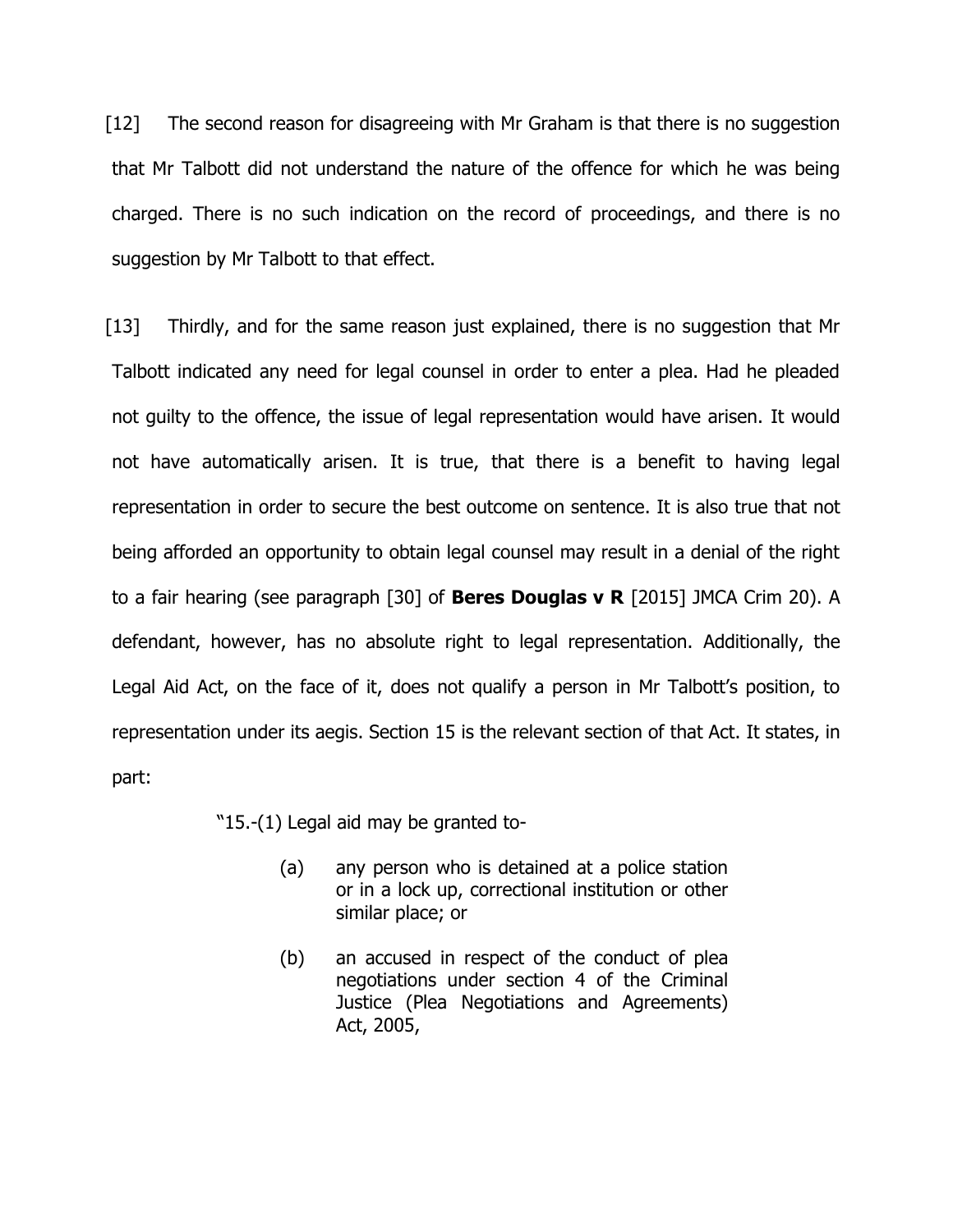in accordance with such regulations as may be prescribed establishing a scheme for the provision of legal aid in such circumstances.

- (2) Where–
- (a) an application for legal aid is made by or on behalf of a person in relation to an offence (other than an excepted offence); and
- (b) it appears to the certifying authority [which includes a Resident Magistrate before whom the defendant appears], on an assessment made under section 19 [which is an enquiry of the applicant's means], that the person's means are insufficient to enable him to obtain legal services,

the certifying authority may grant to that person a legal aid certificate as described in subsection (3).

(3) The legal aid certificate referred to in subsection (2) shall-

- (a) entitle the person to whom it is granted to such legal aid as may be specified therein for the preparation and conduct of his defence in the appropriate proceedings or in such of those proceedings as are specified in that certificate; and
- (b) ...
- (4) In subsection (3) 'appropriate proceedings' means-
	- (a) in respect of a legal aid certificate granted by a Resident Magistrate, committal proceedings, a trial or any appeal from conviction in a court below;
	- (b) …
	- (c) …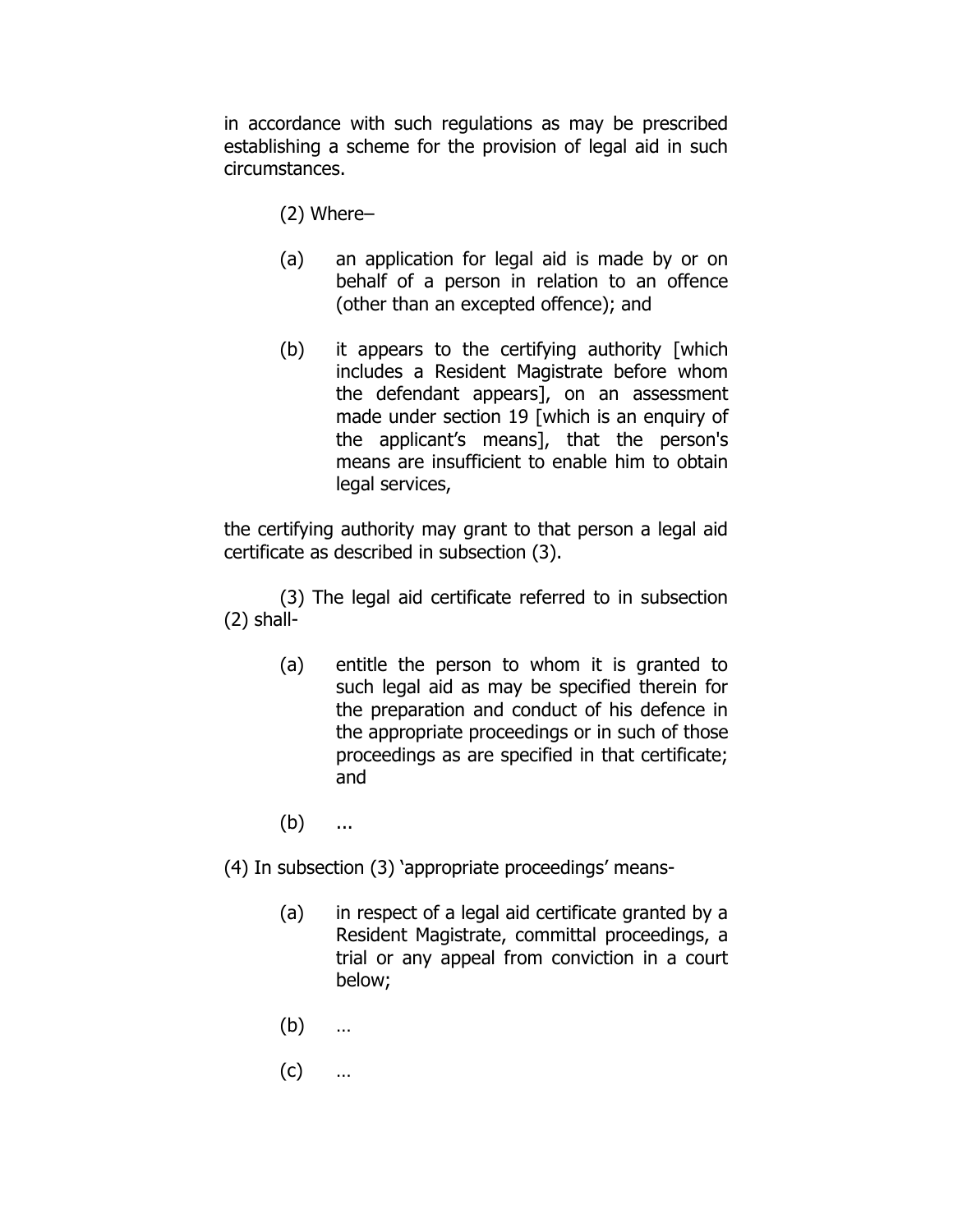(d) in respect of a legal aid certificate granted by any certifying authority, any proceedings preliminary or incidental to the proceedings mentioned in paragraphs (a) to (c), including plea negotiations and bail proceedings."

Section 4 of the Criminal Justice (Plea Negotiations and Agreements) Act, 2005, mentioned in that extract, refers to plea negotiations, which include the Director of Public Prosecutions. It does not apply to Mr Talbott's situation.

[14] In the circumstances, there is no unfairness associated with Mr Talbott's conviction.

## **The appeal against sentence**

[15] Mr Graham made three main complaints in respect of the sentencing process, which the learned Resident Magistrate used in respect of Mr Talbott. He argued, firstly, that the learned Resident Magistrate ought not to have sentenced Mr Talbott without first having obtained a social enquiry report. Secondly, learned counsel argued, the learned Resident Magistrate did not apply the principle that a custodial sentence should be the sentence of last resort. Accordingly, Mr Graham submitted, the sentence imposed was inappropriate for Mr Talbott and manifestly excessive in the circumstances. Lastly, Mr Graham submitted that the learned Resident Magistrate did not apply the, now standard, procedure of imposing sentence.

[16] In support of his submissions, learned counsel referred to the fact that, having achieved the age of 49 years, the offence was Mr Talbott's first breach of the criminal law. He also relied on section 3 of the Criminal Justice (Reform) Act, the Sentencing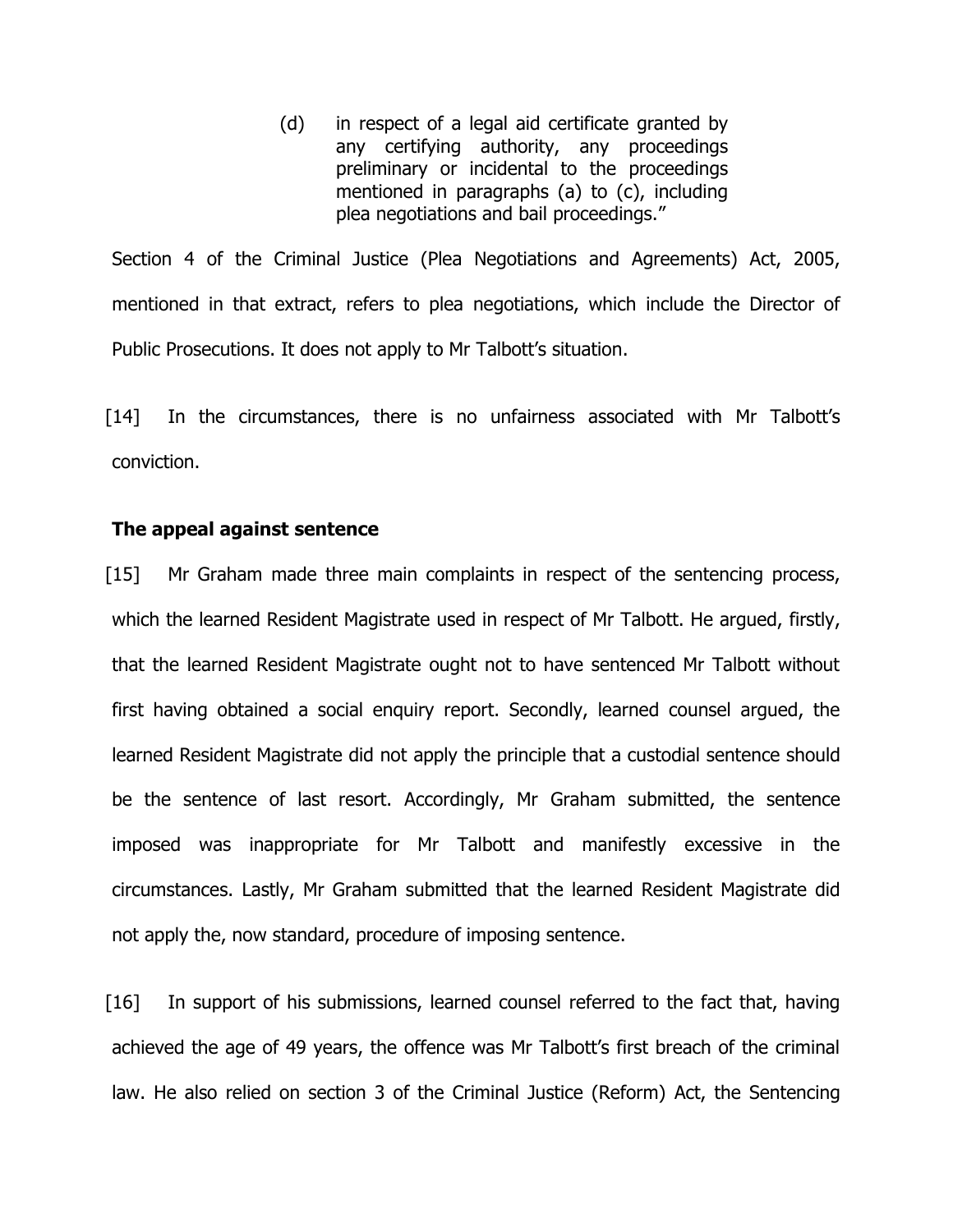Guidelines for Use by Judges of the Supreme Court of Jamaica and the Parish Courts (the sentencing guidelines), and two decisions of this court, namely **Marc Wilson v R** [2014] JMCA Crim 41 and **Clayton Smith v R** [2017] JMCA Crim 7.

[17] Miss O'Gilvie, for the Crown, submitted that the learned Resident Magistrate made no error in her approach to sentencing. Learned counsel submitted that the learned Resident Magistrate addressed all the issues both in favour of and against Mr Talbott insofar as the matter of sentence is concerned. The learned Resident Magistrate, learned counsel submitted, also explained her reasons for stating that a non-custodial sentence was not appropriate. Miss O'Gilvie also submitted that the authorities suggest that there was no obligation for the learned Resident Magistrate to have obtained a social enquiry report.

[18] Learned counsel, in support of her submissions, relied on the cases of **Michael Evans v R** [2015] JMCA Crim 33 and **Sylburn Lewis v R** [2016] JMCA Crim 30.

[19] In considering these submissions it is important to note that in an appeal against sentence, an appellate court must bear in mind that it is not at liberty to set aside the sentence simply on the basis that it would have imposed a different sentence itself. The appellate court may only disturb the sentence if it is demonstrated that the learned sentencing judge erred in principle in imposing sentence and that error resulted in a sentence that is manifestly excessive or that the sentence is manifestly excessive as being unreasonably out of step with other sentences for that offence. The rationale for that principle is that the sentencing judge, having seen the attitude of the offender and,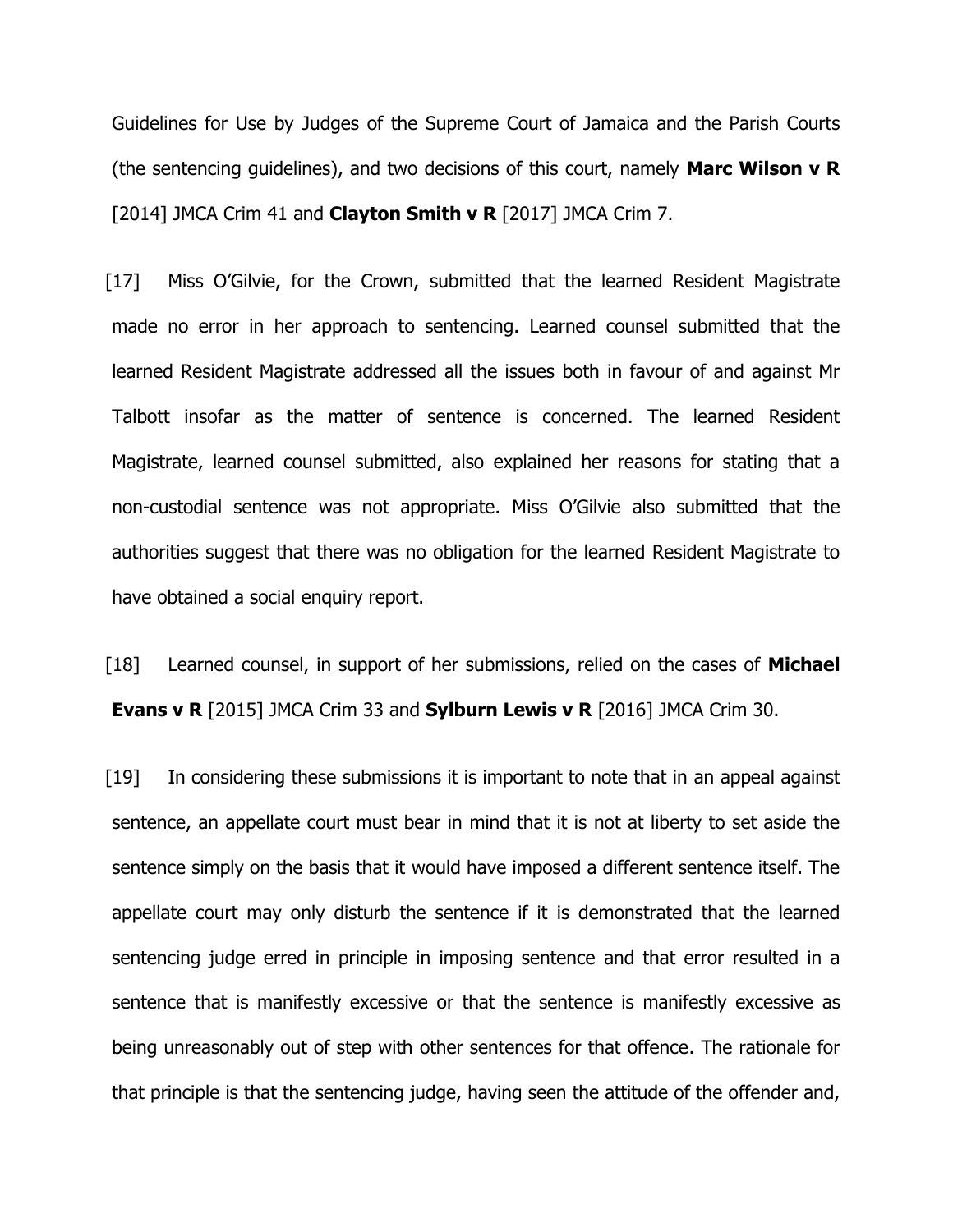in some cases, the victim of the offence, has an advantage over the appellate court (see **R v Ball** (1951) 35 Cr App R 164, cited in **Clayton Smith v R**, at paragraph  $[18]$ .

[20] Miss O'Gilvie is generally correct in her assessment of the learned Resident Magistrate's approach. Although the now established principles involved in sentencing (as formalised in **Meisha Clement v R** [2016] JMCA Crim 26 and the sentencing guidelines), had not yet been succinctly set out as they now are, it is plain that the learned Resident Magistrate did follow a structured approach to the sentencing. That approach did not deviate greatly from that which is now formalised.

[21] The learned Resident Magistrate, in imposing the sentence that she did, took into account a number of factors. The aggravating factors are:

- a. the amount of the loss;
- b. the value of the loss to the company; and
- c. Mr Talbott's uncooperative attitude toward any further repayment of the money that he stole.
- [22] Those that she considered favourable to Mr Talbott were:
	- a. his age;
	- b. this was his first offence;
	- b. the guilty plea; and
	- c. the repayment of some of the money.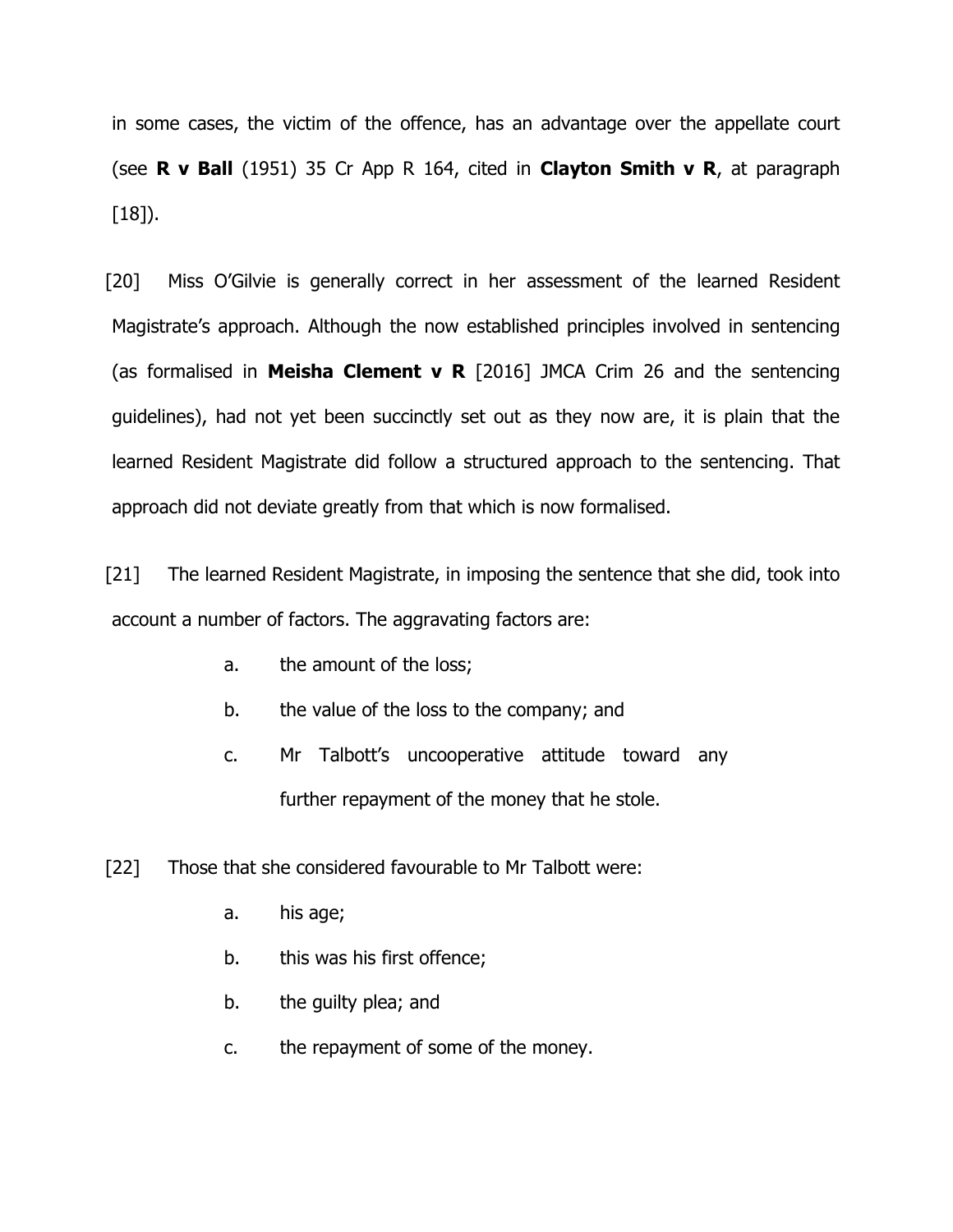[23] The learned Resident Magistrate also explained her reason for rejecting a noncustodial sentence. She said:

> "The court, despite these mitigating factors felt that the conduct of [Mr Talbott] in the face of the court demonstrates that he felt that he should receive no punishment for this offence and the amount of money involved together with his lack of remorse required custodial punishment."

[24] Mr Graham is therefore not correct in saying that the learned Resident Magistrate failed to give a reason for imposing a custodial sentence. In that regard, she was faithful to that requirement in section 3(3) of the Criminal Justice (Reform) Act.

The section states, in part:

…

"3.  $-(1)$  Subject to the provisions of subsection (2), where a person who has attained the age of eighteen years is convicted in any court for any offence, the court, instead of sentencing such person to imprisonment, shall deal with him in any other manner prescribed by law.

(2) The provisions of subsection (1) shall not apply where-

(a) the court is of the opinion that no other method of dealing with the offender is appropriate; or

(3) **Where a court is of opinion that no other method of dealing with an offender mentioned in subsection (1) is appropriate, and passes a sentence of imprisonment on the offender, the court shall state the reason for so doing**; and for the purpose of determining whether any other method of dealing with any such person is appropriate the court shall take into account the nature of the offence and shall obtain and consider information relating to the character, home surroundings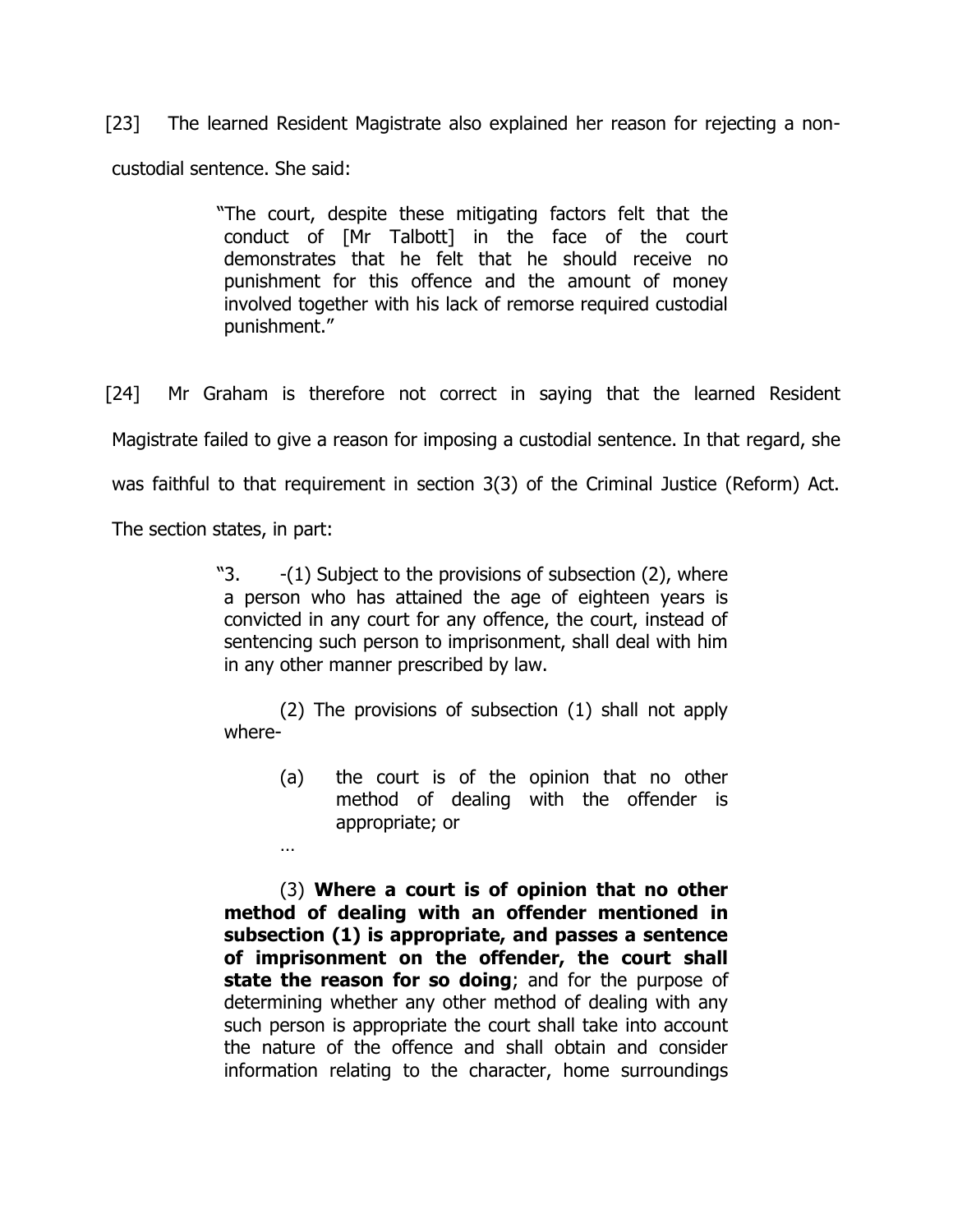and physical and mental condition of the offender." (Emphasis supplied)

[25] In considering the sanction imposed by the statute for these offences, it is to be noted that section 22 of the Larceny Act stipulates a maximum sentence of 10 years for the offence of embezzlement. The learned Resident Magistrate, however, was only entitled to impose a maximum custodial sentence of three years imprisonment for that offence (see section 268(2) of the Judicature (Resident Magistrates) Act, as the legislation was then entitled). It is also to be considered that section 60 of the Larceny Act allows for the imposition of a sentence of a fine, instead of, or in addition to, a custodial sentence, for this offence. The section states, in part:

> "(3) On conviction of a felony or misdemeanour punishable under this Act, the court, instead of or in addition to any other punishment which may lawfully be imposed for the offence-

> > (a) may fine the offender; or

…"

(b) may require the offender to enter into his own recognizances, with or without sureties, for keeping the peace and being of good behaviour:

[26] Miss O'Gilvie helpfully cited the case of **Patricia Scotland v R** [2014] JMCA Crim 45, which provided some guidance as to an appropriate sentence. Ms Scotland was charged with 12 counts of embezzlement. She was convicted on all the counts. Sums totalling over \$2,300,000.00 were involved. After failing to avail herself of the opportunity to make restitution, the Resident Magistrate, before whom she was tried,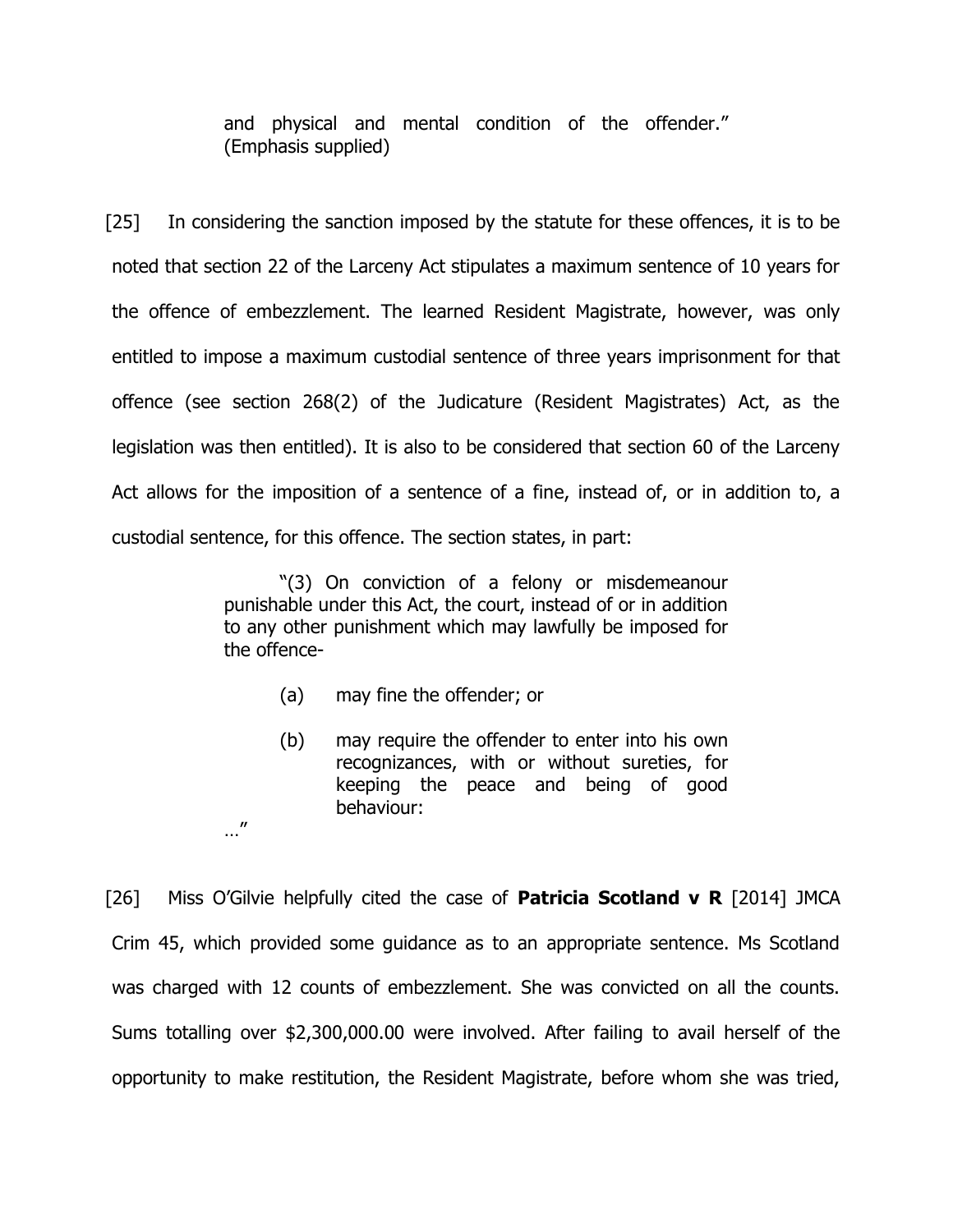sentenced Ms Scotland to 18 months' imprisonment on each of three of the counts, which were to run concurrently. She was admonished and discharged in respect of the other nine counts. This court did not disturb any of the sentences, but did not carry out any close examination of them.

[27] Without more, therefore, given the nature of the offence and the amount of money involved in the present case, a sentence of 18 months' imprisonment, would be appropriate for Mr Talbott.

[28] Two points may be made, however, in respect of the learned Resident Magistrate having deviated from the established procedure. Firstly, in reviewing the learned Resident Magistrate's sentencing of Mr Talbott, it cannot be ignored that her notes of the proceedings before her, including the prosecution's outline of its case against Mr Talbott, were not included in the record. The inclusion of that material in the record is a requirement. This was explained by F Williams JA in **Clayton Smith v R**. The learned judge of appeal gave sage advice to parish judges at paragraph [25]:

> "Parish Judges are being reminded once again of their duty to take notes of the sentencing process, whether in the case of a plea of guilty or sentencing after a trial. The importance of this duty where a plea of guilty has been entered has been underscored in several authorities from this court beginning with the case of **R v Cecil Green** (1965) 9 JLR 254, per Duffus P; and with several reminders thereafter, including that given in the case of **Marc Wilson v R** [2014] JMCA Crim 41, per McDonald-Bishop JA. So that, while the reasons for sentencing that are now being produced are always helpful, notes of the process (which, as the authorities show, it is incumbent on Parish Judges to provide), would shed more light on matters such as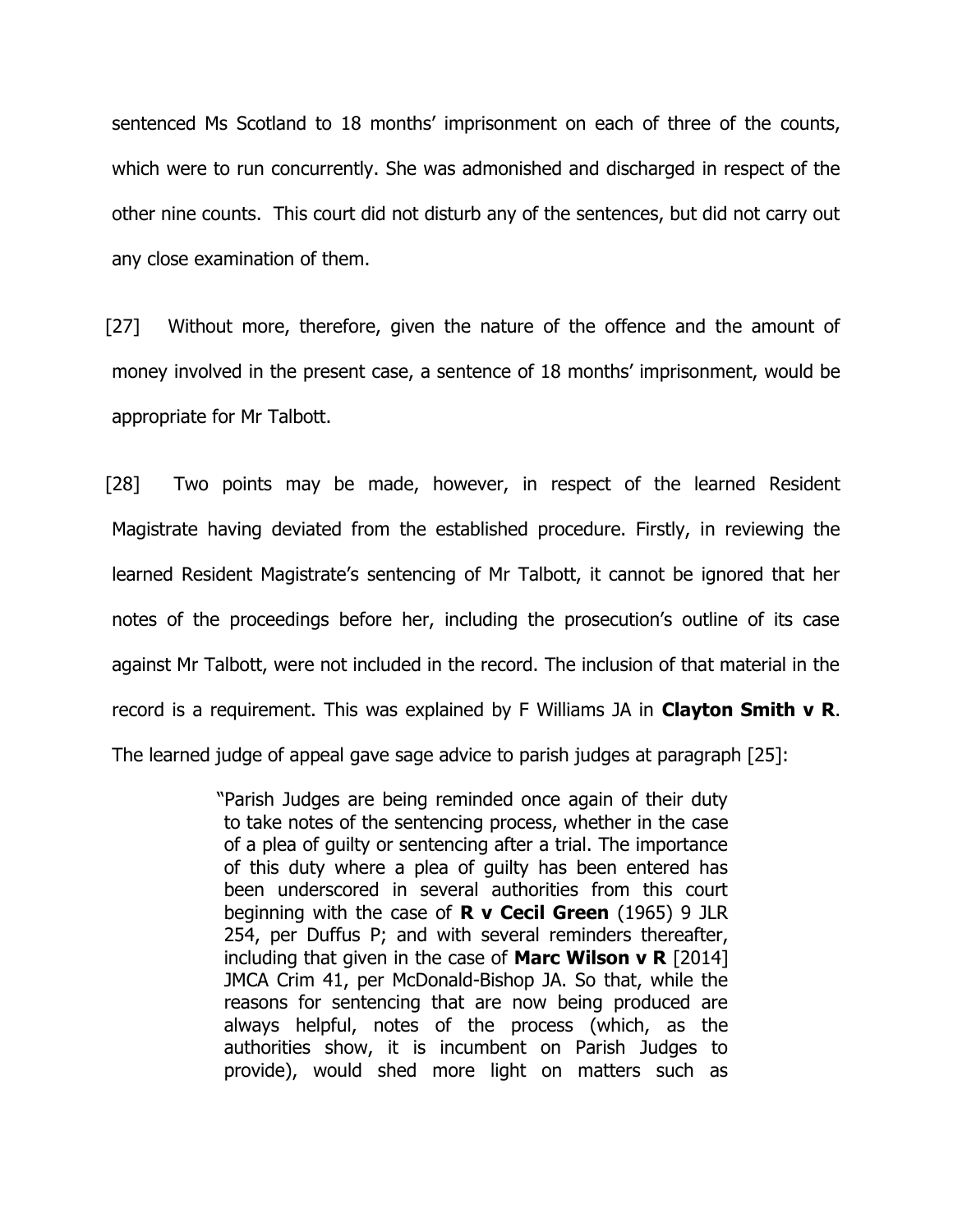mitigation; the fairness of the process itself and would assist us greatly in reviewing sentences."

[29] Secondly, the learned Resident Magistrate did not order a social enquiry report in respect of Mr Talbott. She was, however, not obliged to do so, if the information required by section 3(3) of the Criminal Justice (Reform) Act, is otherwise available.

[30] In **Michael Evans v R**, this court gave guidance concerning the obtaining of social enquiry reports. McDonald-Bishop JA in giving the judgment of the court in that case, stated, in part, the importance of obtaining the information that a social enquiry report can provide. The learned judge of appeal also pointed to learning that showed that the failure to secure a social enquiry report will not necessarily be fatal to the sentencing exercise. She said at paragraph [9]:

> "We do recognize the utility of social enquiry reports in sentencing and cannot downplay their importance to the process. Indeed, obtaining a social enquiry report before sentencing an offender is accepted as being a good sentencing practice. John Sprack in A Practical Approach to Criminal Procedure, tenth edition, page 395, paragraph 20.33, in his discussion of the provisions of the Powers of Criminal Courts (Sentencing) Act 2000, as they relate to the use of pre-sentencing reports in the UK, noted:

> > 'Even if there is no statutory requirement to have a [social enquiry] report, the court may well regard it as good sentencing practice to have one, particularly if it is firmly requested by the defence. Nevertheless, even where the obtaining of a pre-sentence report is 'mandatory', the court's failure to obtain one will not of itself invalidate the sentence. **If the case is appealed, however, the appellate court must obtain and consider a pre-**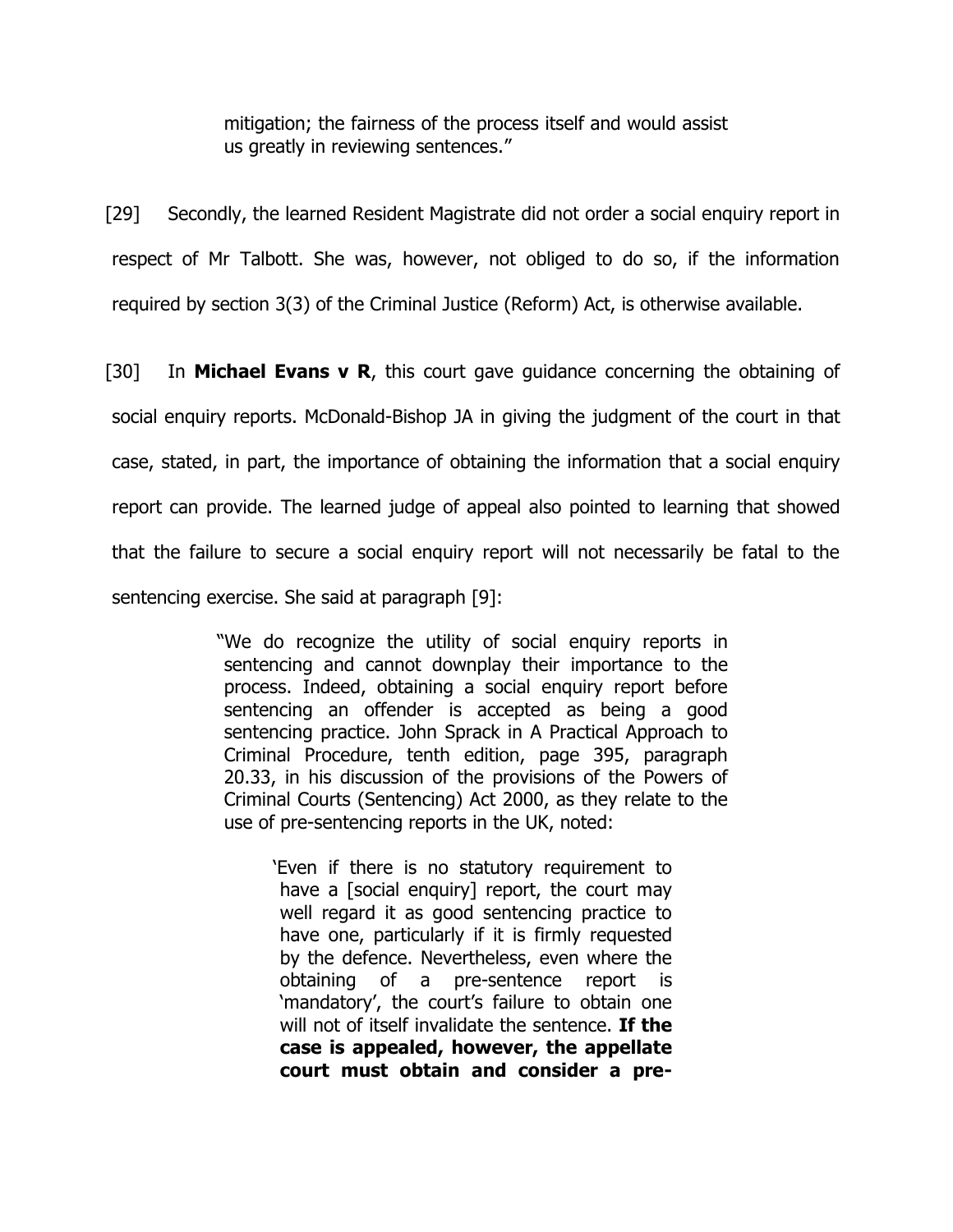## **sentence report unless that is thought to be unnecessary**.'" (Emphasis supplied)

In her judgment, the learned judge of appeal did not make reference to section 3(3) of the Criminal Justice (Reform) Act, but it is accepted, as opined by Mr Sprack, that the failure to obtain a social enquiry report will not, by itself, invalidate the sentence.

[31] Section 3(3) of the Criminal Justice (Reform) Act, in part, requires that the sentencing court should consider "the nature of the offence and shall obtain and consider information relating to the character, home surroundings and physical and mental condition of the offender". It is plain from the record of proceedings that the learned Resident Magistrate considered Mr Talbott's character. Her reference to his approach to the case reveals that consideration. She said, in part:

> "The conduct and posture of [Mr Talbott] concerning the restitution – he showed no real intention to repay, except for the initial sum paid and just kept seeking postponements and in the face of the court kept haggling the [company] about the restitution."

[32] Although she did not specifically mention them, the learned Resident Magistrate would also have seen Mr Talbott's physical condition, and assessed his mental condition, as he appeared before her. The record of proceedings does not show, however, whether the learned Resident Magistrate considered information relating to Mr Talbott's "home surroundings".

[33] In the circumstances of: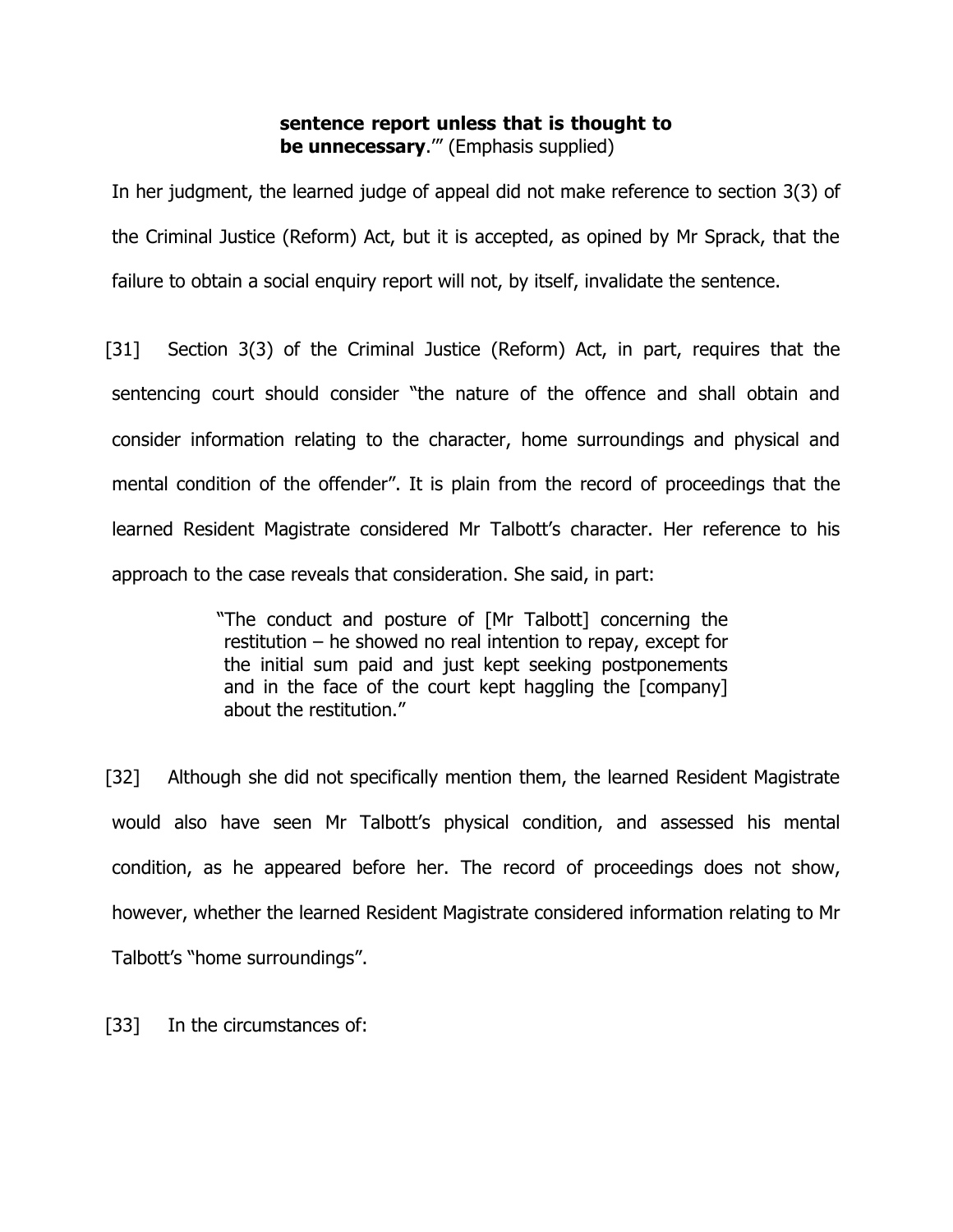- a. the absence of information about his home surroundings;
- b. the absence of notes of the proceedings;
- c. the absence of a social enquiry report; and
- d. the guidance given by John Sprack, in A Practical Approach to Criminal Procedure, quoted above, that the appellate court may, itself, secure a social enquiry report,

this court decided that the sentence was one that could be reviewed, and considered it prudent to secure a social enquiry report in its review of the sentence imposed.

[34] The social enquiry report, which was received, states, in part, that Mr Talbott was 49 years old at the time of sentencing and is an attentive husband and father. He lives with his wife and children in a single-family dwelling with the usual amenities. Mr Talbott has secondary level education and post-graduation certification. He has been gainfully employed for most of his adult life. Although he does not have much interaction with the community in which he lives, there are no adverse responses emanating from that quarter. There were, however, some negative responses from two other sources involving suspicions that Mr Talbott may have been dishonest in other circumstances. These suspicions cannot be held against him in this exercise, as there was no conclusive evidence in respect of those matters.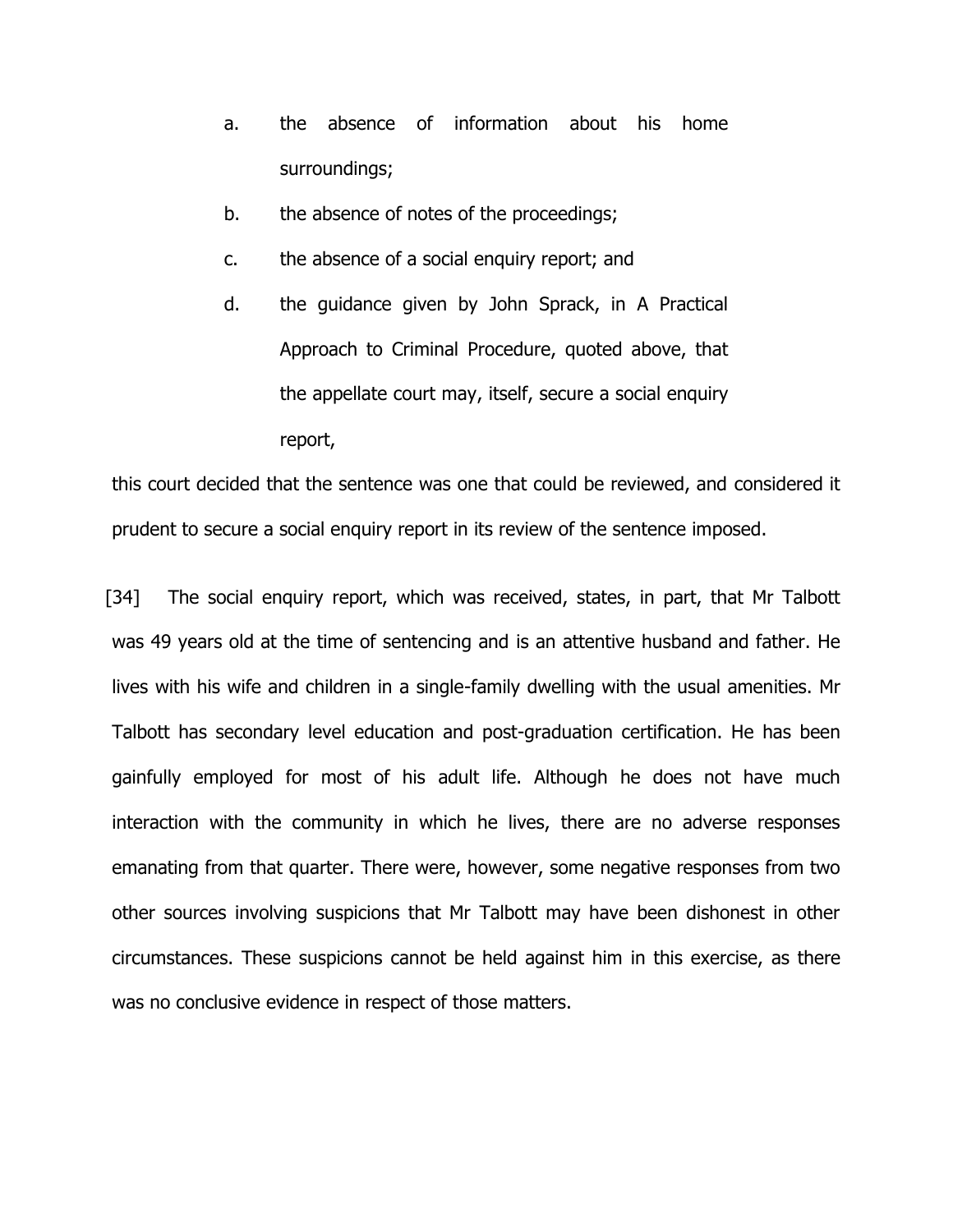[35] The social enquiry report may, therefore, be said to have been fairly good. Had she received such a report the learned Resident Magistrate might have been minded to accede to the recommendation of the Probation Aftercare Officer, given to this court, that Mr Talbott be given a suspended sentence. Her main motivation for imposing the custodial sentence seems to have been Mr Talbott's failure or refusal to make compensation to the company for the money that he stole. She took this as a symbol of a lack of remorse. The company, however, does have options to pursue Mr Talbott to recover the outstanding money in the civil court.

[36] The next question is whether, as the Probation Aftercare Officer has recommended, the sentence should not be custodial.

[37] Mr Graham submitted that the social enquiry report showed that Mr Talbott is not a risk to society and that he is a suitable candidate for rehabilitation. He pointed out that Mr Talbott had served two months of his sentence before this court granted him bail, pending appeal.

[38] Miss O'Gilvie stressed the negative impact on the company and submitted that, because Mr Talbott has refused to make any further restitution, the company is still being negatively affected by the offences. The learned Director of Public Prosecutions, however, in answer to questions from the court, indicated that the Crown would not be averse, based on the contents of the social enquiry report, to Mr Talbott being given a suspended sentence with supervision or being sentenced to community service (see sections 9 and 10 of the Criminal Justice (Reform) Act).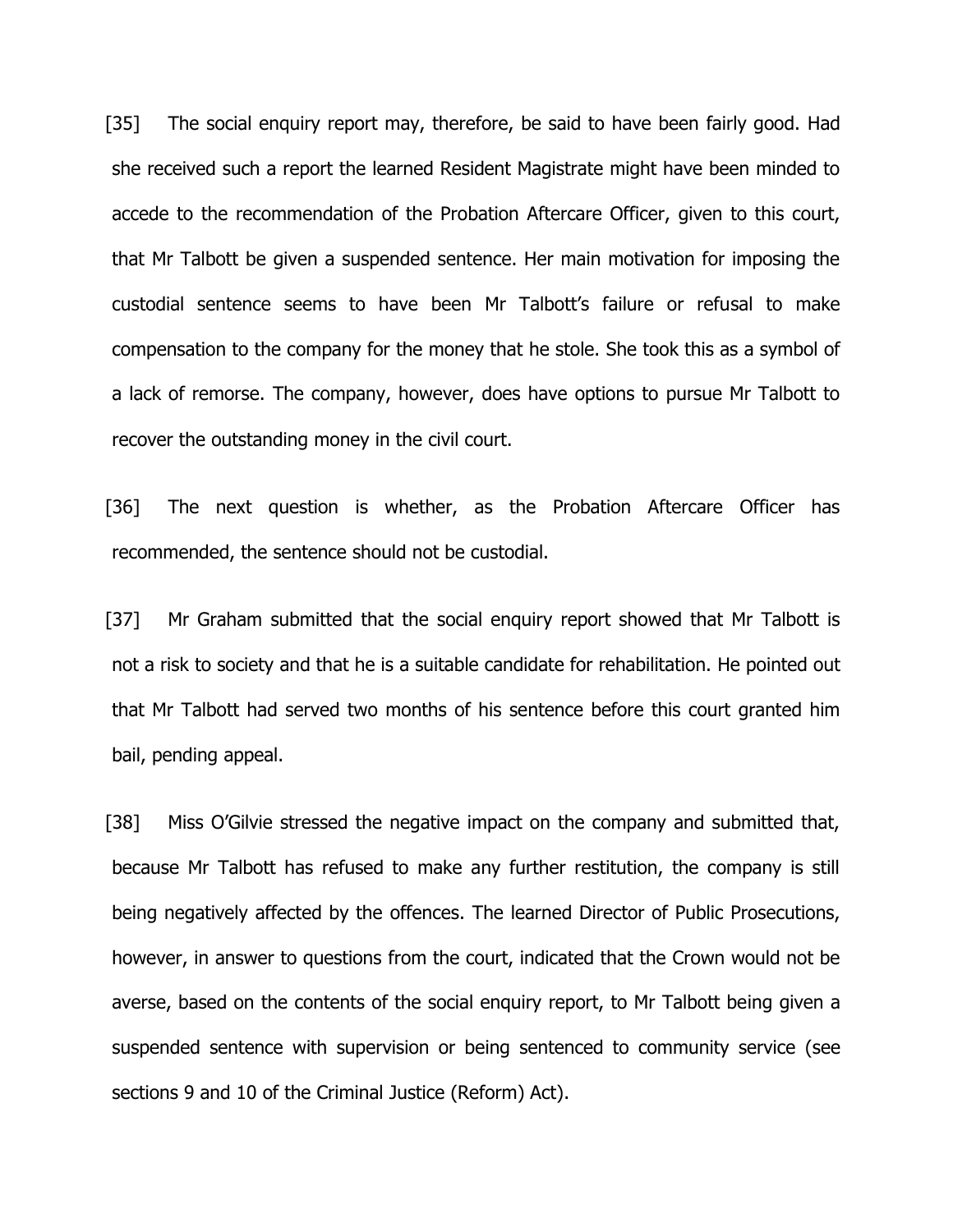## [39] The sections cited by the learned Director state, in part:

"9.–(1) Where a court passes on an offender a suspended sentence the court may make a suspended sentence supervision order (hereinafter referred to as 'a supervision order') placing the offender under the supervision of an authorized officer for such period as may be specified in the order not exceeding the period during which the sentence is suspended.

10.–(1) Where a person of or over eighteen years of age is convicted of an offence punishable with imprisonment, the court before which he is convicted may, instead of dealing with him in any other way, make, with his consent, an order (hereinafter referred to as 'a community service order') requiring him to perform unpaid work in accordance with the provisions of this section for such number of hours (being in the aggregate not less than forty nor more than three hundred and sixty) as may be specified in the order:

…

…

(2) A court shall not make a community service order under subsection (1) in respect of any offender unless the court is satisfied-

- (a) that arrangements can be made in the area in which the offender resides, or will reside, for him to perform work under such order and for proper supervision of that work; and
- (b) after considering a report by a probation officer in respect of the offender and his circumstances and (if the court thinks it necessary) after hearing a probation officer, that the offender is a suitable person to perform work under such an order.

(3) Where a court makes community service orders in respect of two or more offences of which the offender has been convicted, the court may direct that the periods of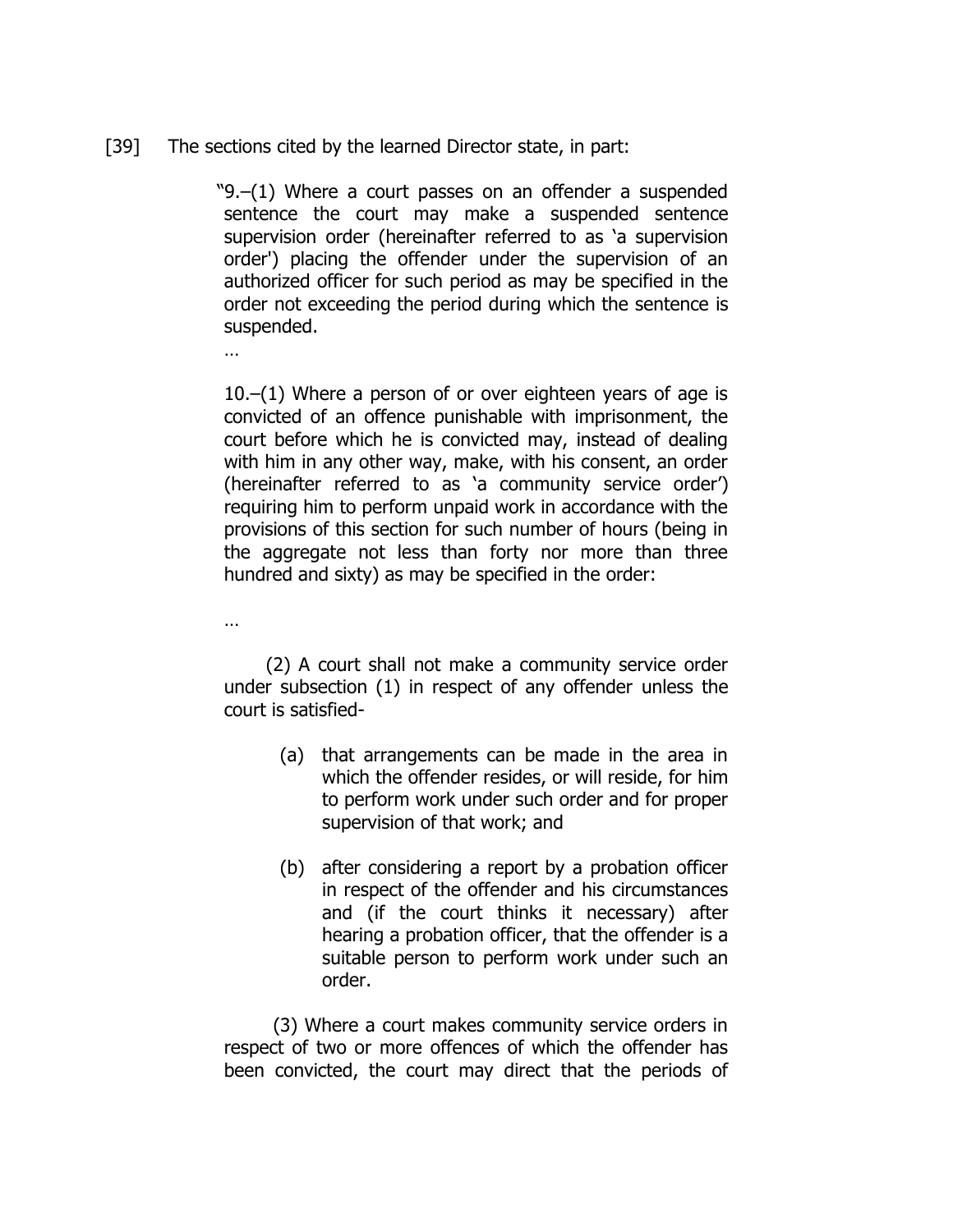service shall be concurrent with or consecutive to those specified in any other of those orders:

Provided that where the court directs that the periods of service shall be consecutive the aggregate of such periods of service shall not exceed four hundred and eighty hours.

(4) A community service order shall specify the area in which the offender resides or will reside and the court shall cause copies of the order to he delivered to a probation officer carrying out duties in that area, hereinafter referred to as the relevant probation officer.

(5) An offender in respect of whom a community service order is in force shall-

- (a) report to the relevant probation officer and subsequently from time to time notify him of any change of address; and
- (b) perform for the number of hours specified in the order at such times as he may be instructed by the relevant probation officer.
- …"

[40] The court has considered these submissions and the statutory provisions. It finds that, despite his persistent refusal to make any further payment to the company, Mr Talbott is a suitable candidate for rehabilitation by way of a non-custodial sentence. He is now 55 years old, and has been a productive member of society for all of his working life. He has two children, one of them is still dependent on him for financial and parental support. There, however, needs to be some impact, by way of retribution, on Mr Talbott, other than the existence of a suspended sentence. The appropriate punishment, the court finds, would be a community service order of 200 hours.